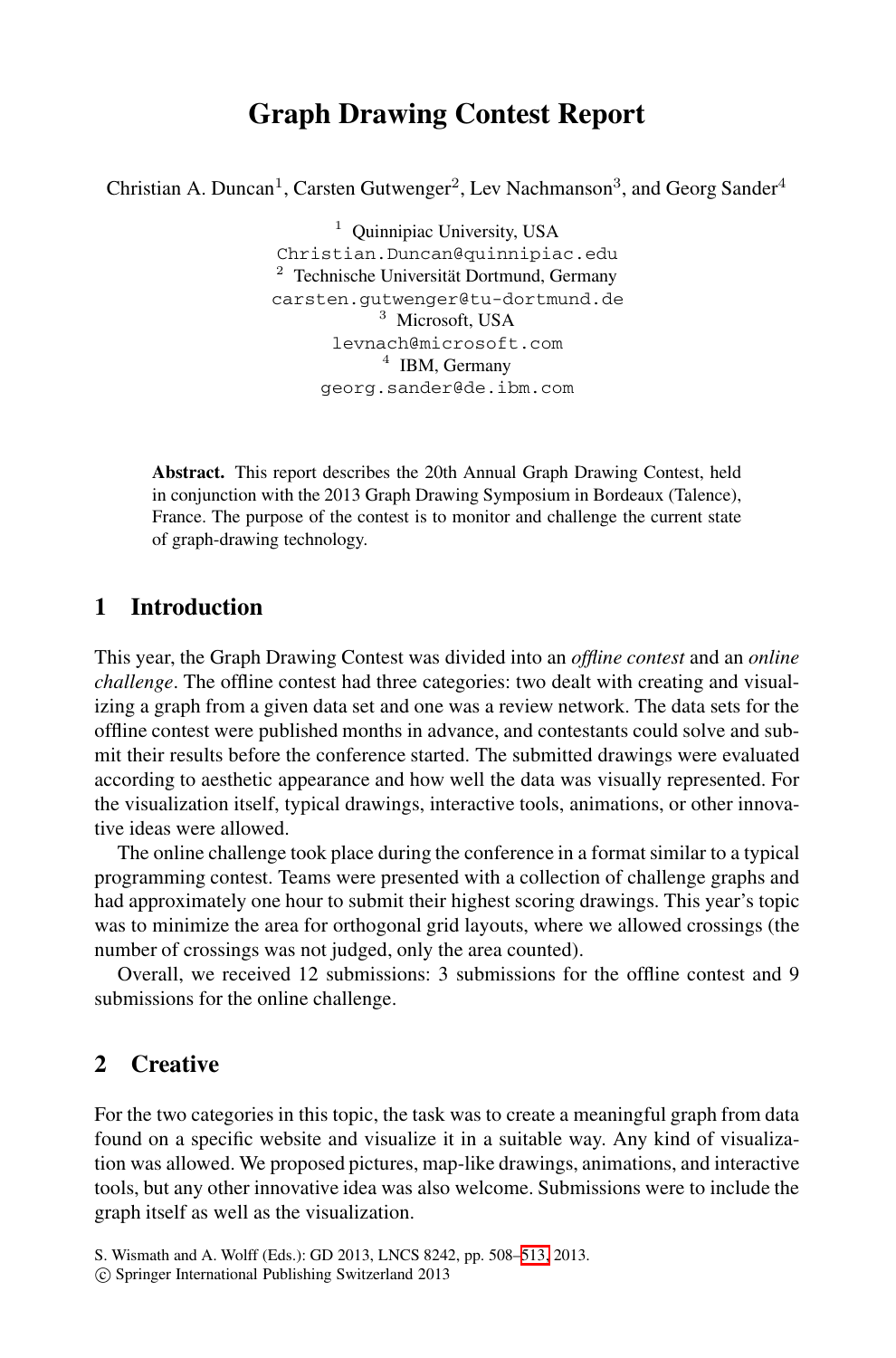

#### Find yourself a good wine year

(a) de Jong, Pazienza





**Fig. 1.** Creative, Category A (Bordeaux Wines)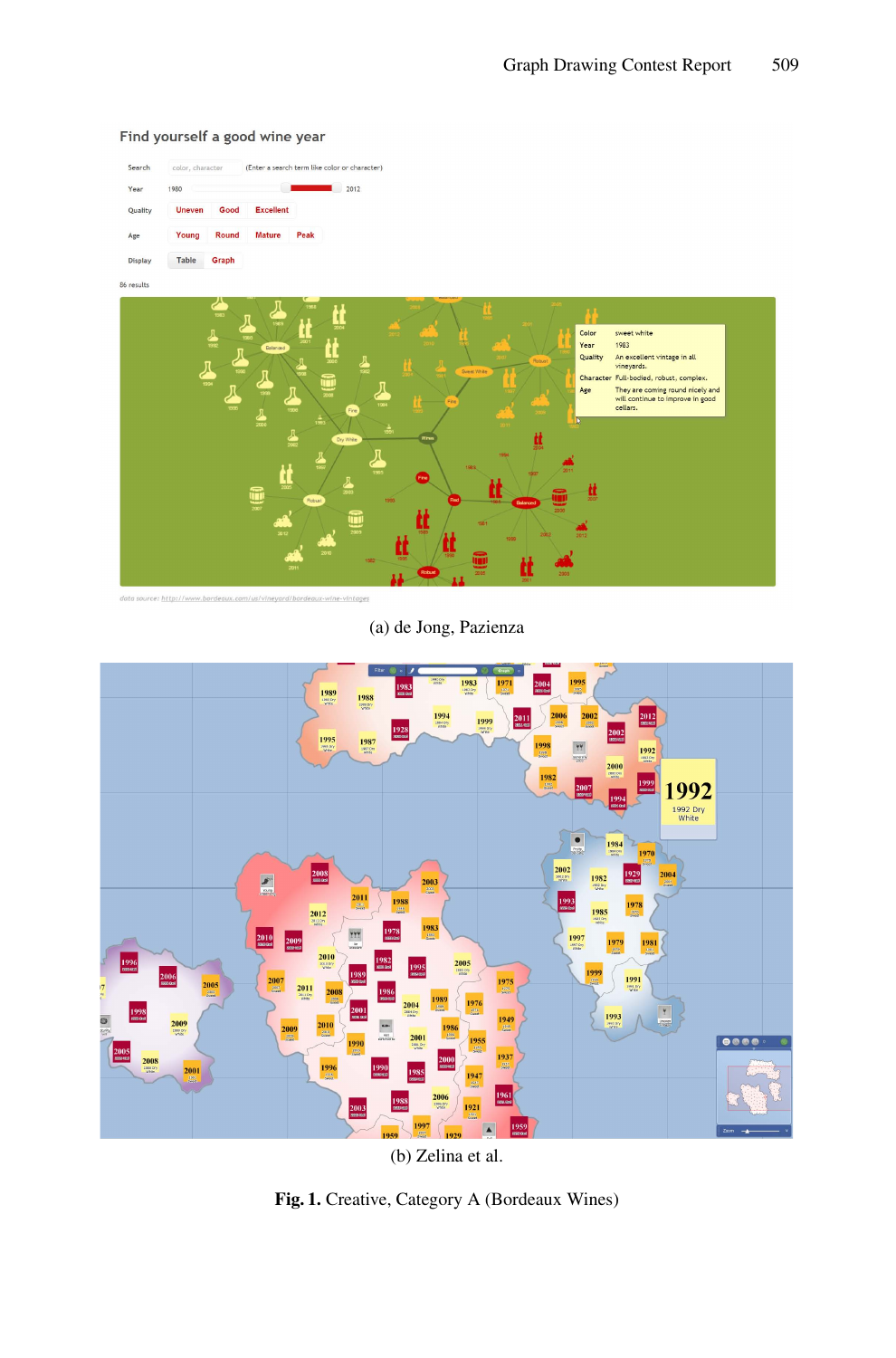510 C.A. Duncan et al.

#### **2.1 Category A: Bordeaux Wines**

The first data set could be found on the Bordeaux Wines website<sup>1</sup>.

We received two submissions in this category, both included links to an interactive web site for visualizing the data. Fig. 1(a) shows the submission by Jos de Jong and Giovanni Pazienza; their interactive web page provides filtering and shows a dynamic layout, which is smoothly adjusted when nodes appear or disappear due to changes in the filter. The submission by Remus Zelina et al. (see Fig. 1(b)) [is](#page-2-0) also an interactive web page providing filtering, but here the graph is visualized in a map-like fashion obtained by a preceding clustering of the data.

The winner in this category was the team of Jos de Jong and Giovanni Pazienza for their clear and easy-to-use visualization of Bordeaux wines.

### **2.2 Category B: Bordeaux City**

Th[e](#page-2-1) second data set could be found on the official website of the city of Bordeaux<sup>2</sup>. Unfortunately, we did not receive any submissions in this category.

### **3 Review Network**

In this category the task was to visualize a review network that had been obtained from Amazon reviews on fine foods. The data set for the review network could be obtained f[ro](#page-3-0)m the SNAP website<sup>3</sup> of Stanford University. The network included 568,454 reviews, collected over a period of more than 10 years, including 74,258 products and 256,059 reviewers. Each review contained the product ID of the food, allowing access to the product at Amazon, the user ID of the reviewer, and further interesting information like the score and the date of the review. Although any kind of visualization was again allowed, a good submission should nevertheless highlight the quality of the products and the importance of the reviewers.

<span id="page-2-1"></span><span id="page-2-0"></span>We only received a single submission in this category, which was again an interactive web page; see Fig. 2. The network was drawn in a map-like fashion clustering the nodes into islands like Chocolate, Tea, or Coffee. When zooming in, more details are revealed and important nodes are highlighted. Hence, the winner in this category was the team Remus Zelina, Sebastian Bota, Siebren Houtman, and Radu Balaban from Meurs, Romania.

## **[4 Online Challenge](http://snap.stanford.edu/data/web-FineFoods.html)**

The online challenge, which took place during the conference, dealt with minimizing the area in an orthogonal grid drawing. The challenge graphs were not necessarily planar and had at most four incident edges per node. Edge crossings were allowed and

<sup>1</sup> http://www.bordeaux.com/us/vineyard/bordeaux-wine-vintages

<sup>2</sup> http://www.bordeaux.fr/

<sup>3</sup> http://snap.stanford.edu/data/web-FineFoods.html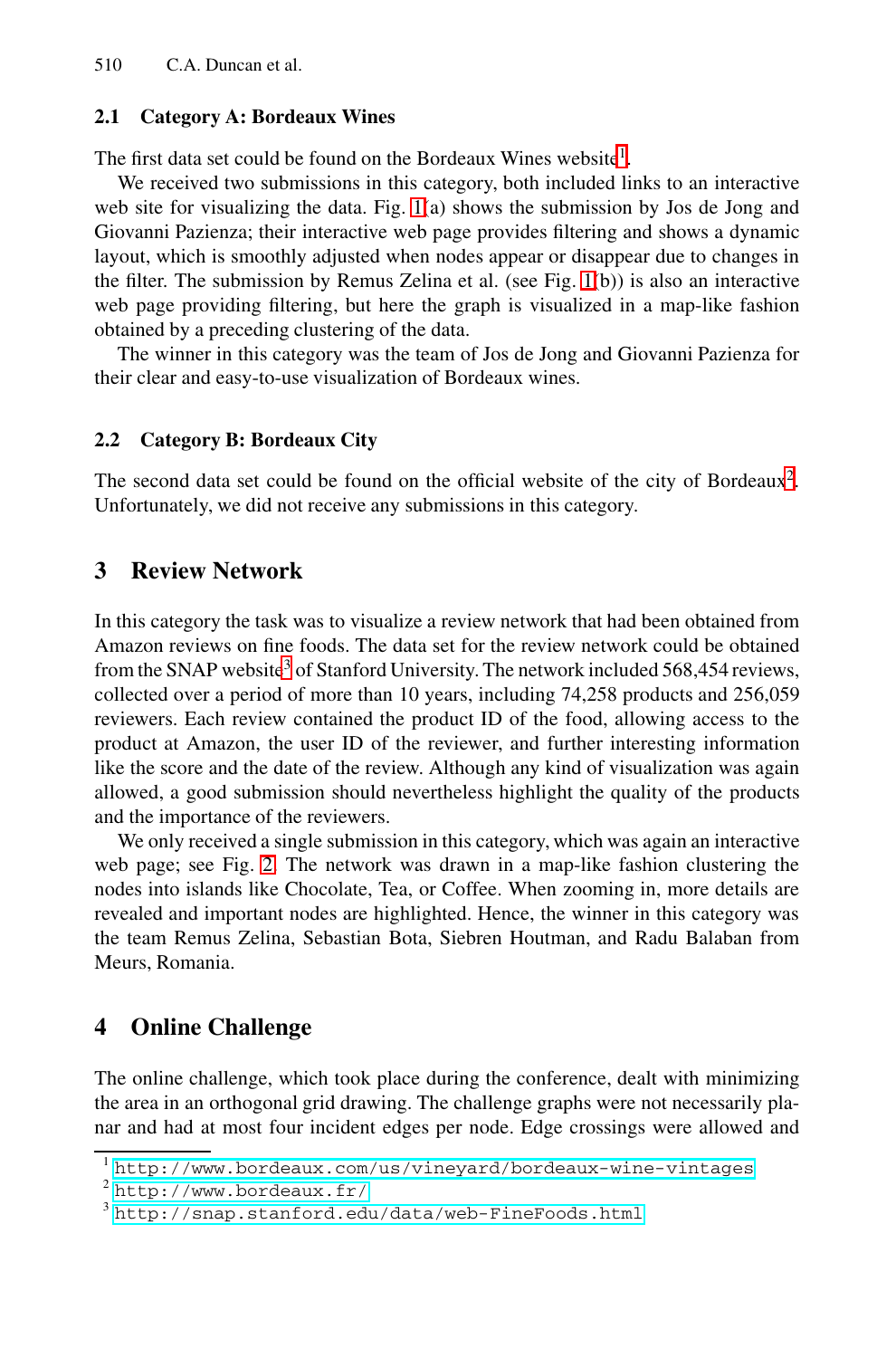<span id="page-3-0"></span>

**Fig. 2.** Review Network

their number did not affect the score of a layout. Since typical drawing systems first try to minimize the number of crossings, which might result in long edges increasing the required area, we were in particular interested in the effect of allowing crossings on the quality of layouts when trying to reduce the area.

The task was to place nodes, edge bends, and crossings on integer coordinates so that the edge routing is orthogonal and the layout contains no overlaps. At the start of the one-hour on-site competition, the contestants were given six graphs with an initial legal layout with a large area. The goal was to rearrange the layout to reduce the area, defined as the number of grid points in the smallest rectangle enclosing the layout. Only the area was judged; other aesthetic criteria, such as the number of crossings or edge bends, were ignored.

The contestants could choose to participate in one of two categories: *automatic* and *manual*. To determine the winner in each category, the scores of each graph, determined by dividing the area of the best submission in this category by the area of the current submission and then taking the square root, were summed up. If no legal drawing of a graph was submitted (or a drawing worse than the initial solution), the score of the initial solution was used.

In the automatic category, contestants received six graphs ranging in size from 59 nodes / 87 edges to 3393 nodes / 4080 edges and were allowed to use their own sophisticated software tools with specialized algorithms. Manually fine-tuning the automatically obtained solutions was allowed. However, no team participated in this category, hence we had no winner in the automatic category this year.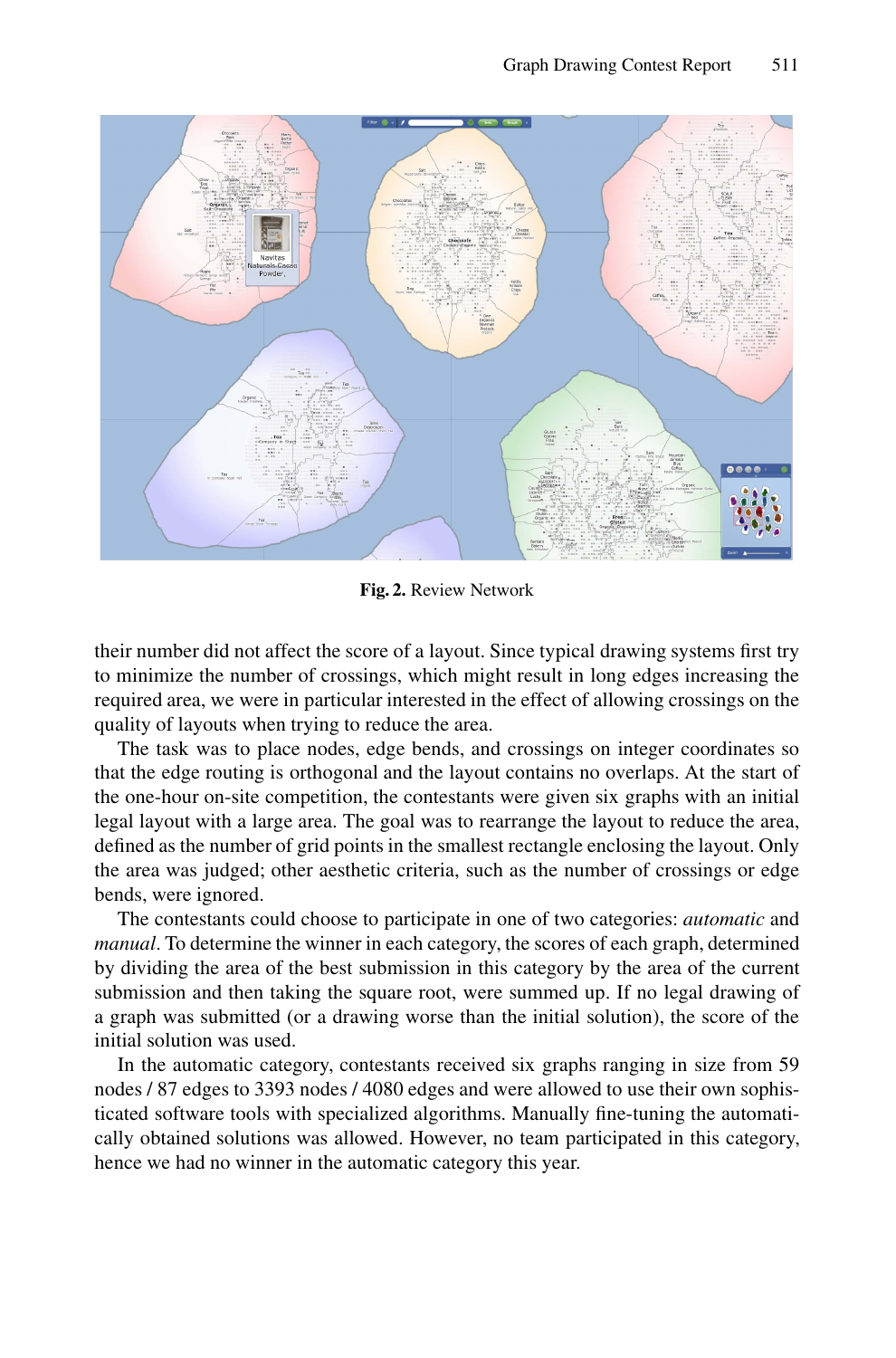

<span id="page-4-0"></span>**Fig. 3.** Challenge graph with 35 nodes and 44 edges: (a) initial layout (area: 768), (b) best manual result obtained by the team of Spisla and Gronemann (area: 70), and (c) best known solution (area 49)



**Fig. 4.** Challenge graph with 59 nodes and 87 edges: (a) initial layout (area: 600) and (b) best manual result by the team of Bläsius and Rutter (area: 315)